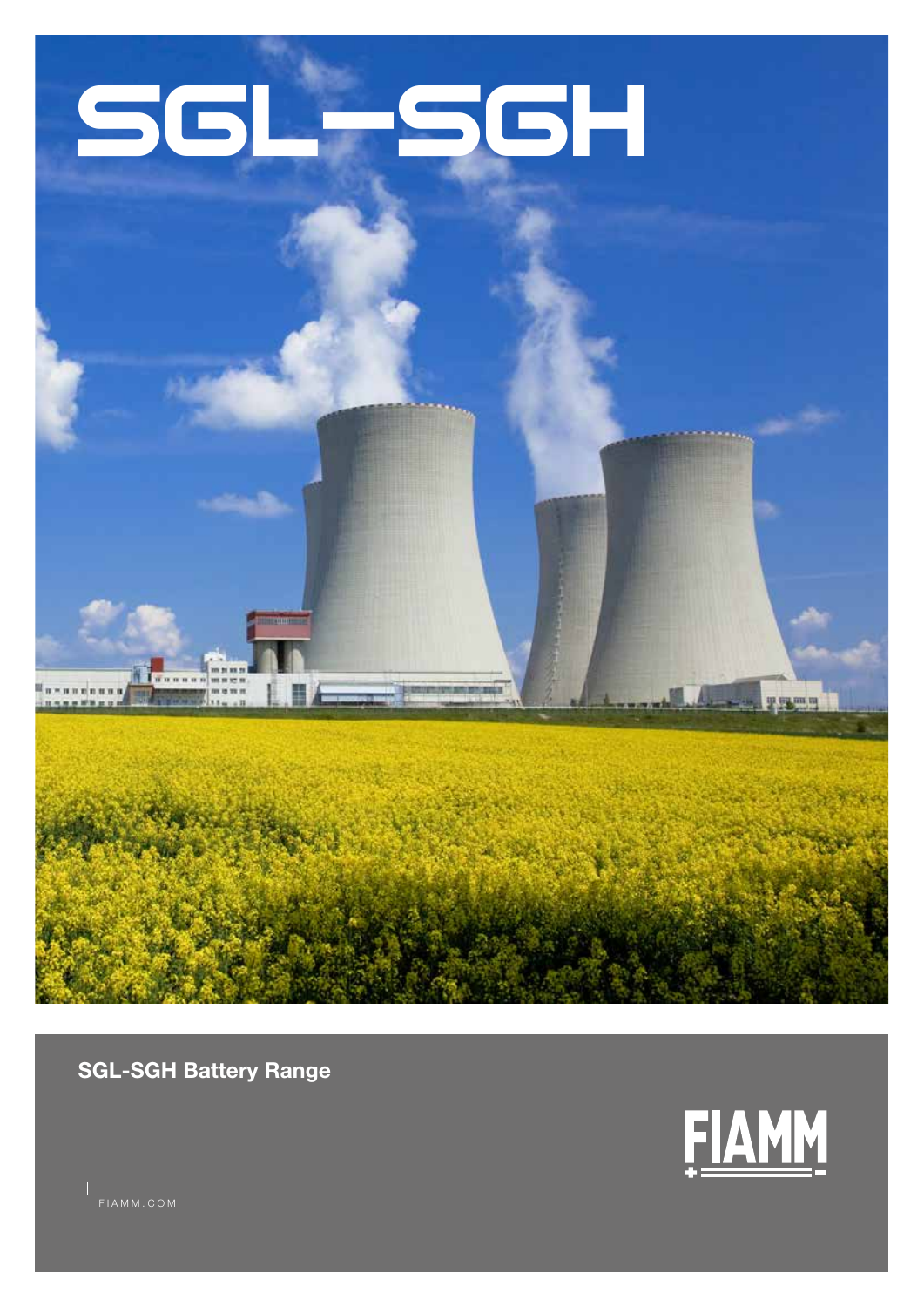HE SGL-SGH BATTERY SERIES THE REFERENCE RANGE IN TERMS OF GROE VENTED BATTERIES FOR FIAMM AND DESIGNED TO MEET DIN 40738 NORM.

SGL SGH CELLS DIFFERENTIATE FROM TRADITIONAL FLOODED BATTERIES THROUGH PLANTÉ POSITIVE PURE LEAD PLATE WHICH BRINGS A UNIQUE LAMINATE DESIGN. THE ROBUST DESIGN IS CONSTRUCTED TO PROVIDE A DEEP DISCHARGE AND HIGH RATE PERFORMANCES WITH AN UNSURPASSED DESIGN LIFE OF 25 YEARS. THE PURE LEAD POSITIVE ALLOY PLATE GRANTS A VERY LOW WATER CONSUMPTION THAT MEANS LIMITED MAINTENANCE DURING PRODUCT LIFE (SINGLE TOPPING UP IN 3 YEARS IN FLOAT CONDITIONS); THE DESIGN IS OPTIMIZED TO LIMIT THE SELF-DISCHARGE DURING THE STORAGE PERIOD. THE RANGE IS FULLY ECO-FRIENDLY WITH ALL COMPONENTS BEING FULLY RECYCLABLE.











The positive Planté plate is composed of 99.9% pure lead resulting in low capacity loss during life and excellent corrosion resistance

A complimentary and robust negative flat plate compriding of an armoured grid provides high reliability

Electrolyte: sulphuric acid electrolyte with low specific gravity of 1.22 kg/l at 20°C

Low internal resistant due to high porosity separators material

Transparent SAN box provides an immediate inspection of electrolyte level

The lid is composed of ABS plastic with a handy service hole to permit a quick and easy measurements of the electrolyte density

The vent plug is made of porous flameproof material for a superior safety

A long shelf life of up to six months is possible without recharge (<2% discharge per month)

The metallic threaded insert on terminals ensures the highest conductivity and provides maximum torque retention and easy installation\*

Flexible connections ensure a safe link between terminals\*

The connecting bolt is fully insulated but with probe hole on the top to grant electrical measurements\*

\* SGL SGH range is available also with flat pillars. This version uses rigid connection and standard stainless steel screws.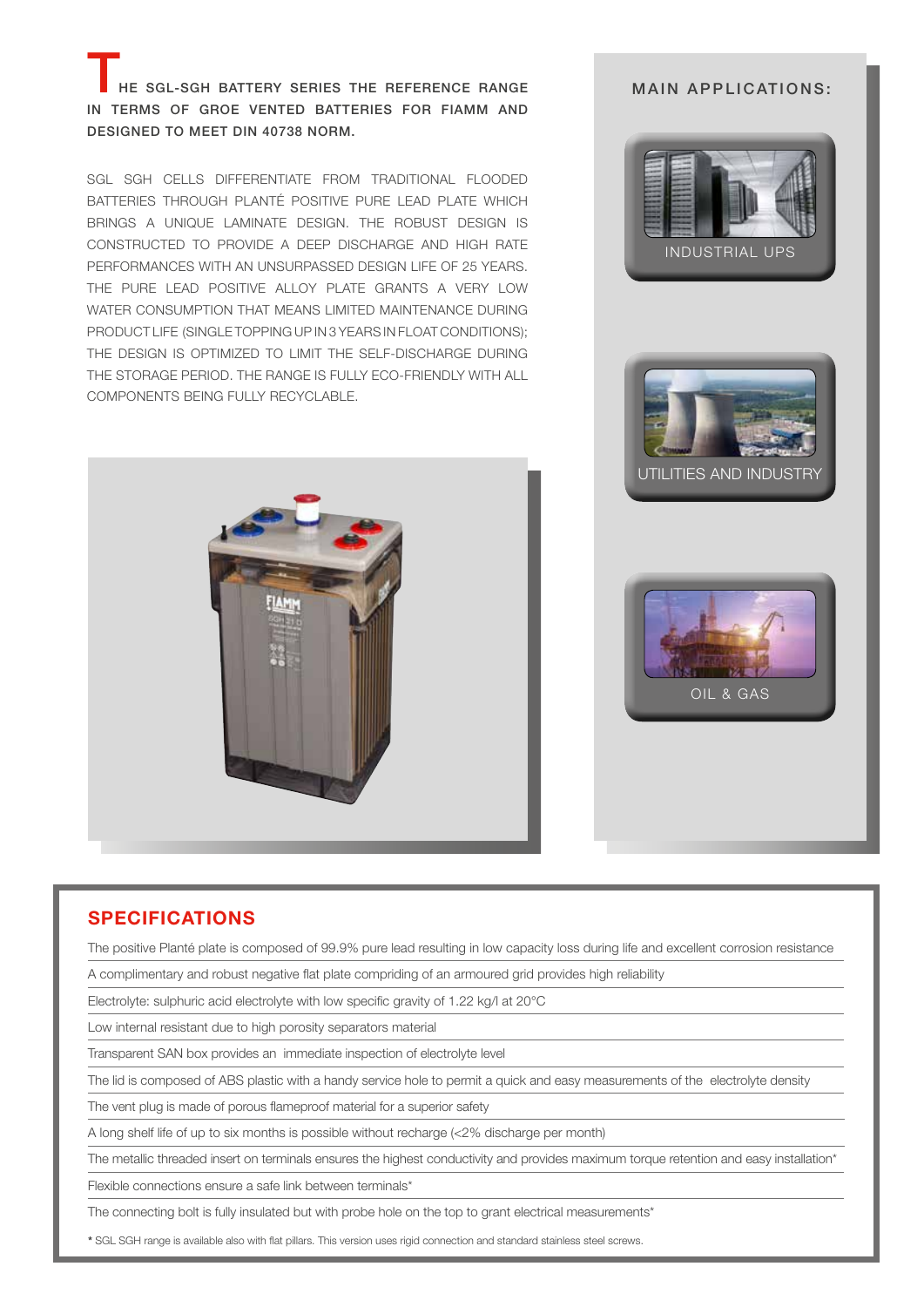#### **TECHNOLOGY**



THE CELL CONSTRUCTION PERMITS PLATE GROWTH DURING CELL LIFE WITHOUT LEAKAGE; IN FACT POSITIVE PLATES ARE SUSPENDED STANDING ON INTERNAL BOX BACKINGS. THIS TECHNICAL FEATURE ALLOWS THE POSITIVE PLATE GROWTH WITHOUT ANY MECHANICAL STRESS ON THE LID FOR ALL PRODUCT LIFE.

THE SGL SGH RANGE DESIGN LIFE IS 25 YEARS THANKS TO HIGH RELIABILITY AND ROBUST COMPONENTS MANUFACTURE. LOW SELF-DISCHARGE ALLOWS TILL 6 MONTHS WITHOUT RECHARGE IN OPEN CIRCUIT CONDITION. ALL SGL SGH MODELS ARE AVAILABLE IN A DRY CHARGE VERSION.

| <b>CELL</b><br><b>TYPE</b> | <b>REFERENCE</b><br><b>DIN 40738</b> | <b>NOMINAL</b><br><b>CAPACITY</b><br>(Ah) | <b>SHORT CIRCUIT</b><br><b>CURRENT</b><br>(A) | <b>INTERNAL</b><br><b>RESISTANCE</b><br>(mOhm) | <b>NOMINAL DIMENSION (mm)</b> |       |        | <b>ELECTROLYTE</b><br><b>QUANTITY</b> | <b>TYPICAL</b><br><b>WEIGHT</b><br>(with electrolyte) |
|----------------------------|--------------------------------------|-------------------------------------------|-----------------------------------------------|------------------------------------------------|-------------------------------|-------|--------|---------------------------------------|-------------------------------------------------------|
|                            |                                      | 10H to 1.8VPC at 20°C                     | IEC 60896-11                                  | IEC 60896-11                                   | Lenght                        | Width | Height | (liters)                              | (kg)                                                  |
| SGL 7D                     | 3 GroE 75                            | 79                                        | 1630                                          | 1,216                                          | 182                           | 153   | 415    | 5.4                                   | 17.5                                                  |
| SGL 9D                     | 4 GroE 100                           | 105                                       | 2160                                          | 0,915                                          | 182                           | 153   | 415    | 5.2                                   | 19.7                                                  |
| SGL <sub>11D</sub>         | 5 GroE 125                           | 131                                       | 2700                                          | 0,733                                          | 182                           | 153   | 415    | 5.1                                   | 21.9                                                  |
| SGL 13D                    | 6 GroE 150                           | 155                                       | 3190                                          | 0,620                                          | 182                           | 153   | 415    | 4.9                                   | 24.1                                                  |
| <b>SGL 15D</b>             | 7 GroE 175                           | 183                                       | 3770                                          | 0,525                                          | 182                           | 153   | 415    | 4.8                                   | 26.3                                                  |
| SGL 17D                    | 8 GroE 200                           | 209                                       | 4300                                          | 0,460                                          | 182                           | 228   | 415    | 7.7                                   | 33.2                                                  |
| SGL 19D                    | 9 GroE 225                           | 235                                       | 4840                                          | 0,409                                          | 182                           | 228   | 415    | 7.5                                   | 35.4                                                  |
| SGL 21D                    | 10 GroE 250                          | 261                                       | 5380                                          | 0,368                                          | 182                           | 228   | 415    | 7.4                                   | 37.6                                                  |
| SGL 23D                    | 11 GroE 275                          | 287                                       | 5910                                          | 0,335                                          | 182                           | 228   | 415    | 7.2                                   | 39.8                                                  |
| <b>SGL 25D</b>             | 12 GroE 300                          | 314                                       | 6470                                          | 0,306                                          | 182                           | 228   | 415    | 7.0                                   | 42.0                                                  |
| SGL 27D                    | 13 GroE 325                          | 340                                       | 7000                                          | 0,283                                          | 182                           | 340   | 415    | 11.6                                  | 52.5                                                  |
| <b>SGL 29D</b>             | 14 GroE 350                          | 366                                       | 7540                                          | 0,263                                          | 182                           | 340   | 415    | 11.3                                  | 54.6                                                  |
| SGL 31D                    | 15 GroE 375                          | 392                                       | 8070                                          | 0,245                                          | 182                           | 340   | 415    | 11.1                                  | 56.7                                                  |
| SGL 33D                    | 16 GroE 400                          | 418                                       | 8610                                          | 0,230                                          | 182                           | 340   | 415    | 10.9                                  | 58.9                                                  |
| <b>SGL 35D</b>             | 17 GroE 425                          | 444                                       | 9150                                          | 0,216                                          | 182                           | 340   | 415    | 10.6                                  | 61.0                                                  |
| SGL 37D                    | 18 GroE 450                          | 470                                       | 9680                                          | 0,204                                          | 182                           | 340   | 415    | 10.3                                  | 63.0                                                  |
| SGH <sub>11D</sub>         | 5 GroE 500                           | 550                                       | 8800                                          | 0.236                                          | 328                           | 268   | 607    | 26.6                                  | 96                                                    |
| SGH <sub>13D</sub>         | 6 GroE 600                           | 660                                       | 10560                                         | 0.197                                          | 328                           | 268   | 607    | 26.4                                  | 106                                                   |
| SGH <sub>15D</sub>         | 7 GroE 700                           | 770                                       | 12320                                         | 0.169                                          | 328                           | 268   | 607    | 26.2                                  | 114                                                   |
| SGH 17D                    | 8 GroE 800                           | 880                                       | 14080                                         | 0.148                                          | 328                           | 268   | 607    | 25.4                                  | 123                                                   |
| SGH 19D                    | 9 GroE 900                           | 990                                       | 15840                                         | 0.131                                          | 328                           | 268   | 607    | 24.6                                  | 132                                                   |
| SGH <sub>21D</sub>         | 10 GroE 1000                         | 1100                                      | 17600                                         | 0.118                                          | 328                           | 268   | 607    | 23.8                                  | 141                                                   |
| SGH <sub>23D</sub>         | 11 GroE 1100                         | 1210                                      | 19360                                         | 0.107                                          | 328                           | 268   | 607    | 23.0                                  | 150                                                   |
| SGH 25D                    | 12 GroE 1200                         | 1320                                      | 21120                                         | 0.098                                          | 328                           | 348   | 607    | 32.0                                  | 174                                                   |
| SGH <sub>27D</sub>         | 13 GroE 1300                         | 1430                                      | 22880                                         | 0.091                                          | 328                           | 348   | 607    | 31.1                                  | 182                                                   |
| SGH 29D                    | 14 GroE 1400                         | 1540                                      | 24640                                         | 0.084                                          | 328                           | 348   | 607    | 30.3                                  | 191                                                   |
| SGH 31D                    | 15 GroE 1500                         | 1650                                      | 26400                                         | 0.079                                          | 328                           | 348   | 607    | 29.5                                  | 199                                                   |
| SGH 33D                    | 16 GroE 1600                         | 1760                                      | 28160                                         | 0.074                                          | 328                           | 438   | 607    | 40.2                                  | 225                                                   |
| SGH 35D                    | 17 GroE 1700                         | 1870                                      | 29920                                         | 0.070                                          | 328                           | 438   | 607    | 39.3                                  | 234                                                   |
| SGH 37D                    | 18 GroE 1800                         | 1980                                      | 31680                                         | 0.066                                          | 328                           | 438   | 607    | 38.5                                  | 242                                                   |
| SGH 39D                    | 19 GroE 1900                         | 2090                                      | 33440                                         | 0.062                                          | 328                           | 438   | 607    | 37.7                                  | 251                                                   |
| SGH 41D                    | 20 GroE 2000                         | 2200                                      | 35200                                         | 0.059                                          | 328                           | 438   | 607    | 36.9                                  | 259                                                   |
| SGH 43D                    | 21 GroE 2100                         | 2310                                      | 36960                                         | 0.056                                          | 328                           | 529   | 607    | 47.5                                  | 295                                                   |
| SGH 45D                    | 22 GroE 2200                         | 2420                                      | 38720                                         | 0.054                                          | 328                           | 529   | 607    | 46.7                                  | 303                                                   |
| SGH 47D                    | 23 GroE 2300                         | 2530                                      | 40480                                         | 0.051                                          | 328                           | 529   | 607    | 45.5                                  | 312                                                   |
| SGH 49D                    | 24 GroE 2400                         | 2640                                      | 42240                                         | 0.049                                          | 328                           | 529   | 607    | 45.1                                  | 320                                                   |
| SGH 51D                    | 25 GroE 2500                         | 2750                                      | 44000                                         | 0.047                                          | 328                           | 574   | 607    | 48.4                                  | 337                                                   |
| SGH 53D                    | 26 GroE 2600                         | 2860                                      | 45760                                         | 0.045                                          | 328                           | 574   | 607    | 47.5                                  | 346                                                   |